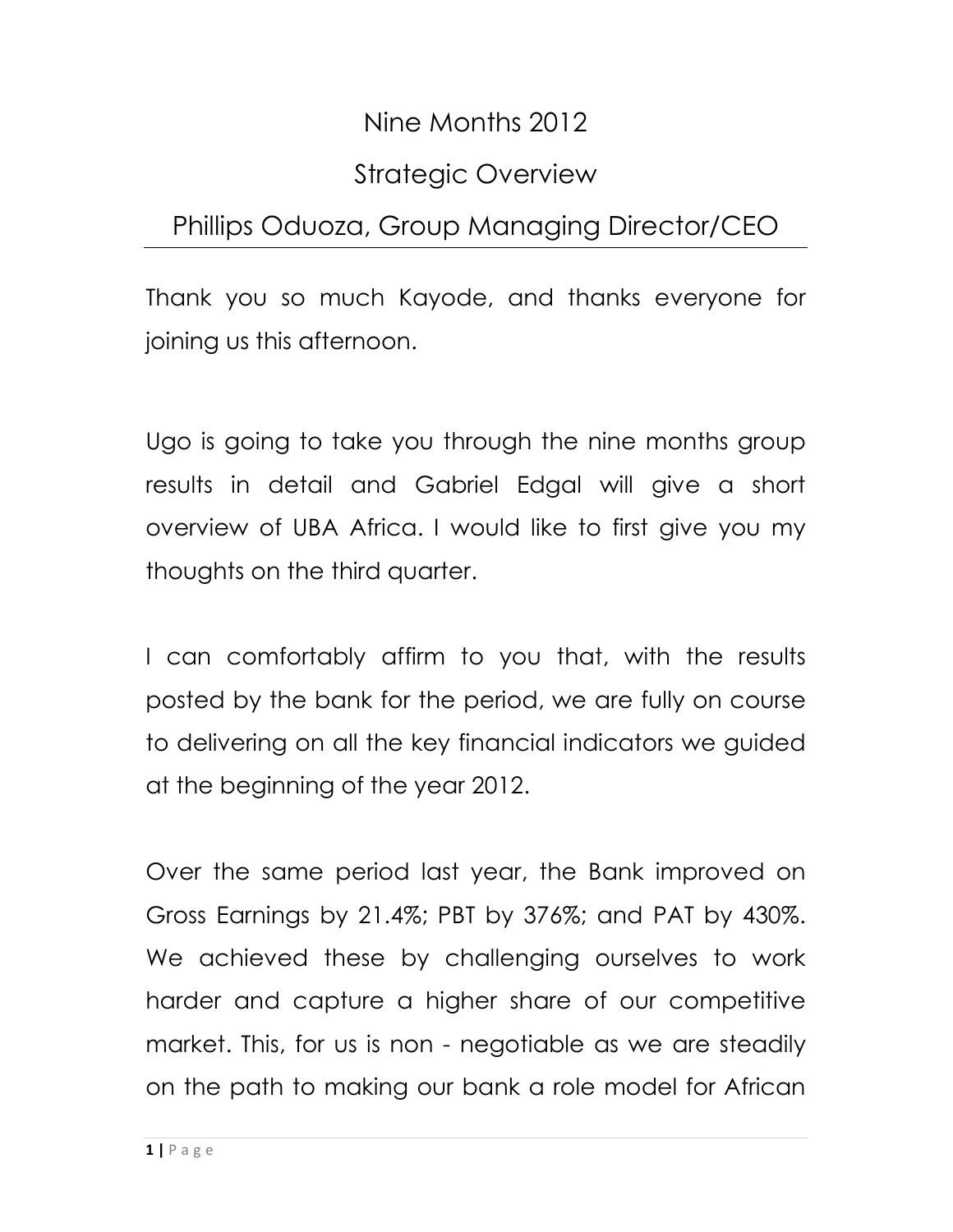businesses by creating superior value for all our stakeholders, abiding by the utmost professional and ethical standards, and by building an enduring institution.

In Nigeria, we recorded an impressive growth in deposits, whilst keeping funding costs relatively low, despite the rise in interest rates across the third quarter. We also saw increased contributions across key financial parameters in our pan African business.

Overall, the underlying fundamentals of our business remain strong and based on the successful delivery of a good set of results so far, we remain optimistic for the year as a whole.

- Return on Equity is at 27%,
- Cost income ratio is at 61.6%,
- The group Capital Adequacy Ratio (CAR) as at September 30, 2012 improved to 24%. The Capital Adequacy Ratio is far above the stipulated regulatory threshold of 10%.

Let me now spend a few moments on our business.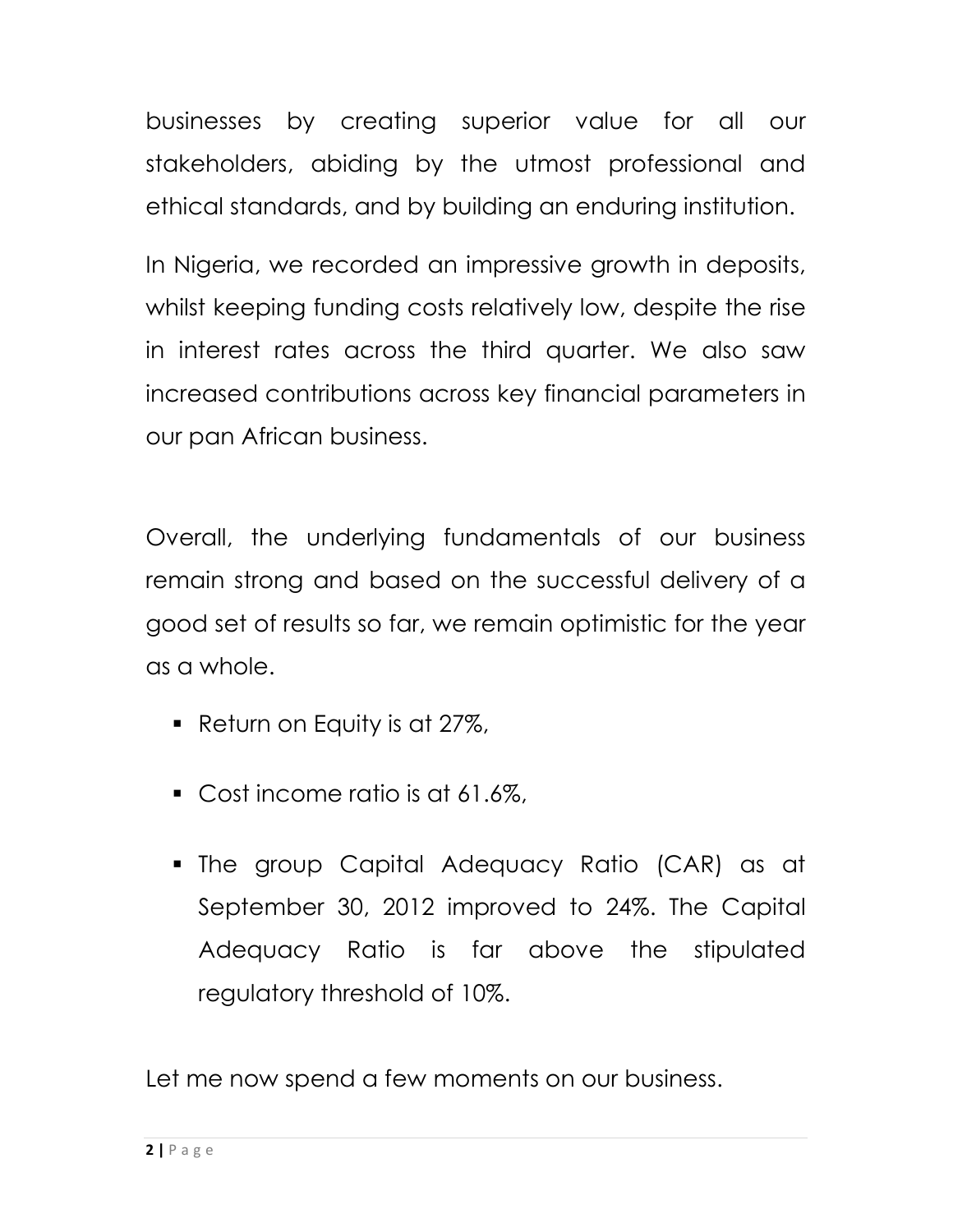In Africa:

• Revenue contribution improved to 23% versus 22% in 1H 2012;

Total profit was N5.5bn from Africa

- Our Ghanaian business led the contribution from Africa, contributing half of the total profits from Africa;
- Deposit base now at N224.5bn, which is 6.4% higher than the N211bn recorded first half of 2012.

Having created a unique platform for supporting business across sub Saharan Africa, our team continues to develop innovative products and services to help create a wonderful customer experience whenever our customers find themselves in our extensive service points Group wide.

Our Bank is also pushing new frontiers in e-Banking as we believe innovative solutions from e-Banking represents one of the key ways of reaching the unbanked in sub-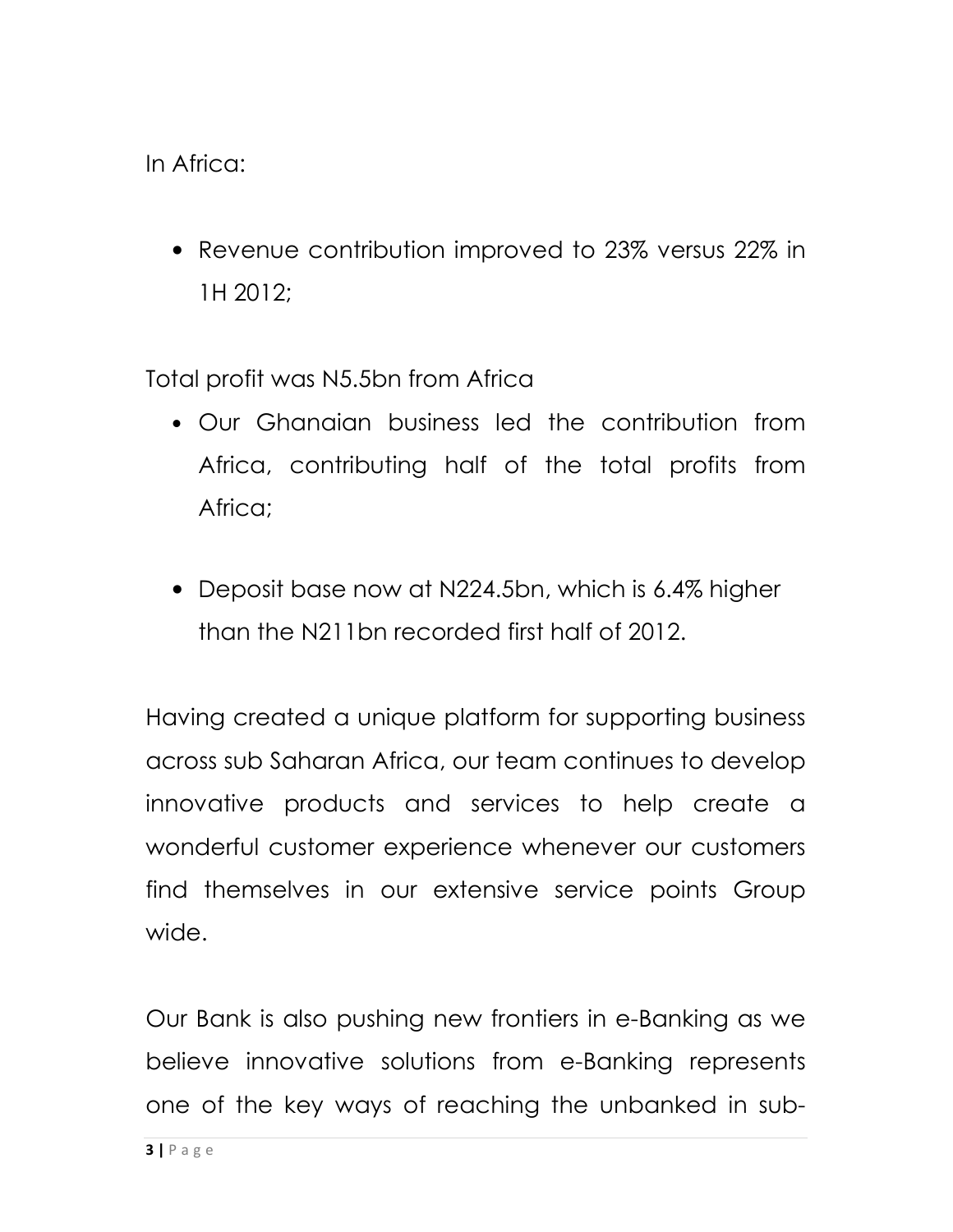Saharan Africa. The successes of our e-Banking products like Africash and Afritrade in Nigeria and the rest of Africa reinforces our belief around the unique role e-Banking plays in the overall strategy of sustaining profitability Bank wide.

The following are the key drivers of our strong earnings this quarter:

- Africa contribution to revenue rose from 19% in Q1 to 22% in H1 and now 23% in the first nine months of the year;
- There was an increase of 7.7% on net fees and commission from first half 2012 to nine months of operation this year 2012 as we continue to capture a larger percentage of intra-Africa trades and remittances through our Africash and Afritrade product;
- We were able to keep Cost to Income ratio around 61% at 9M 2012, from 79.30% in 9M 2011 due to increase in operating income and the successful deployment of our cost containment strategy;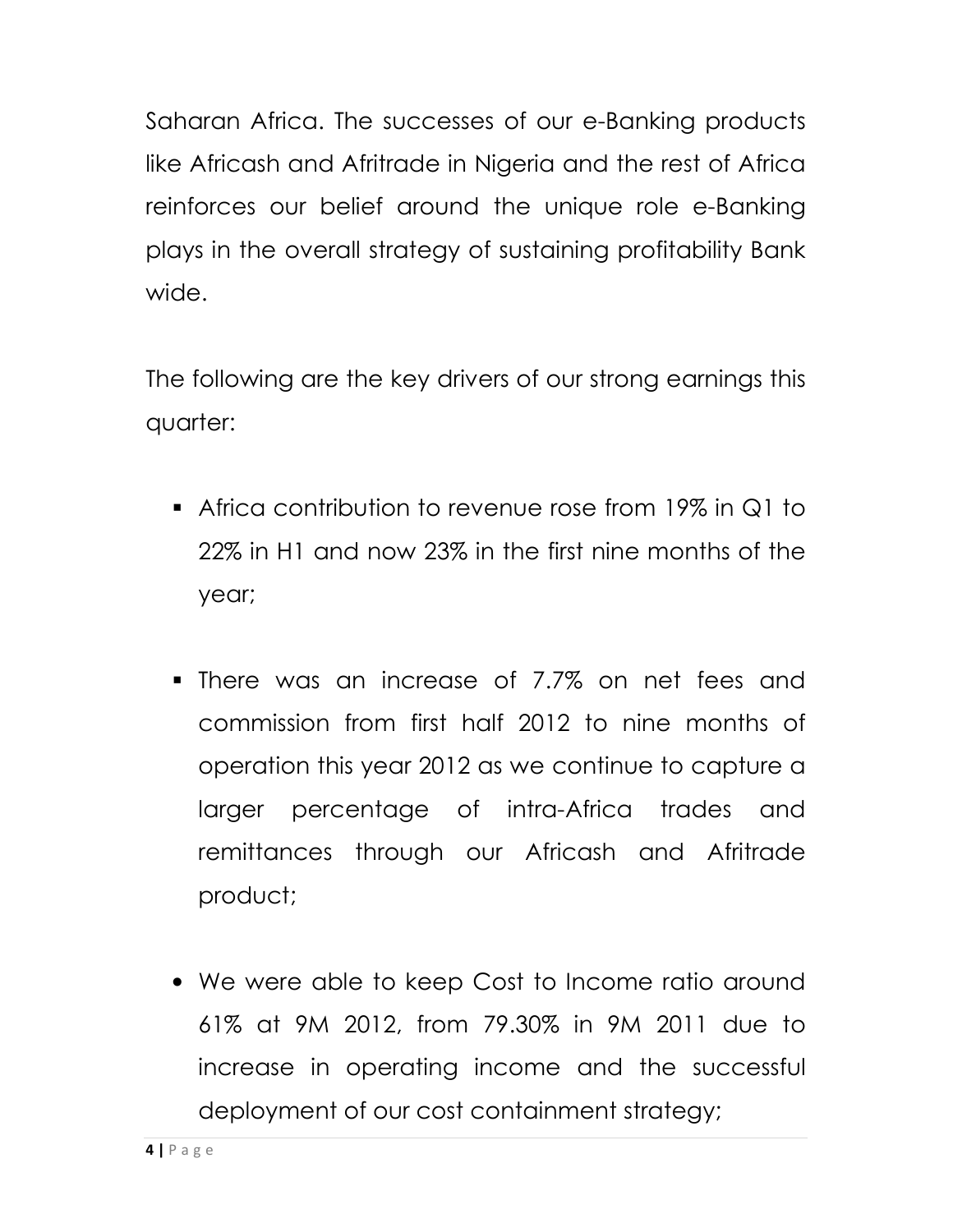• Our Deposit grew by 12% over the period, of which almost 82% are low cost funds.

We strongly believe that we will be able to consolidate on effective ways of delivering even better returns in the last quarter of this year.

I will now give you the latest update on the Air Nigeria loan ("the loan"), which I know most of you may have been thinking about:

- We are and the customer are in discussion as regards the loan;
- The discussion is at an advanced stage;
- **Pending the final resolution of the loan, we took a** specific impairment charge in line with IFRS;
- We believe the specific impairment charge already taken will reverse this quarter at the closure of negotiations but as a prudent organization, we have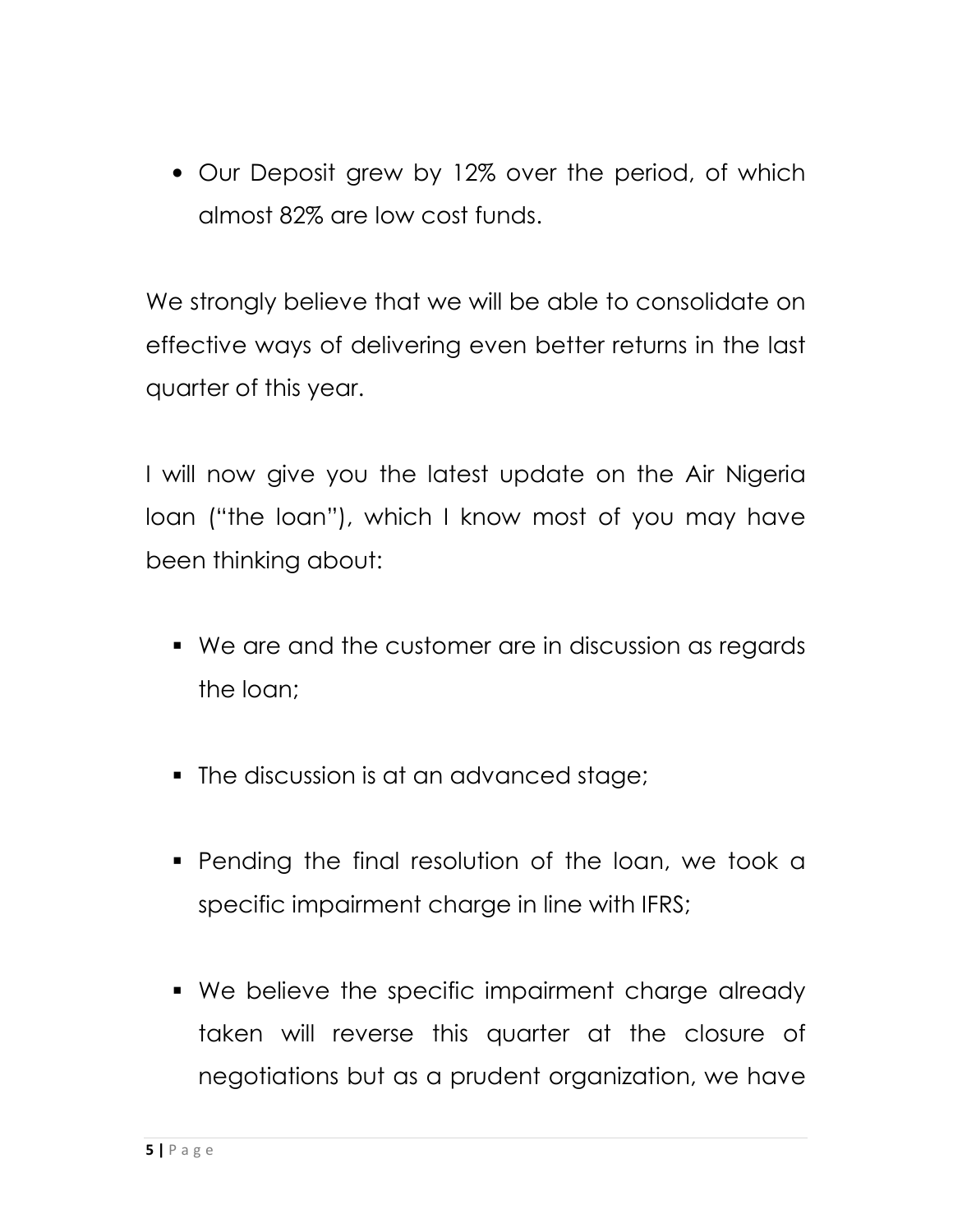taken a specific impairment charge in our nine months statement of comprehensive income;

#### **Outlook**

Now, looking forward, we expect to finish 2012 on a strong note. We're pleased to be on track to meeting our EPS objective this year.

We expect more contribution from the non interest income portion of our revenue streams as we continue to integrate ourselves into the sub Saharan African business community.

Let me remind you that we are on track to delivering the decent dividends which we promised at the beginning of the year.

## To Conclude

Generally, It was a great quarter for us. I'm pleased with our results today, I'm proud of the management team's performance, and I'm absolutely confident in our ability